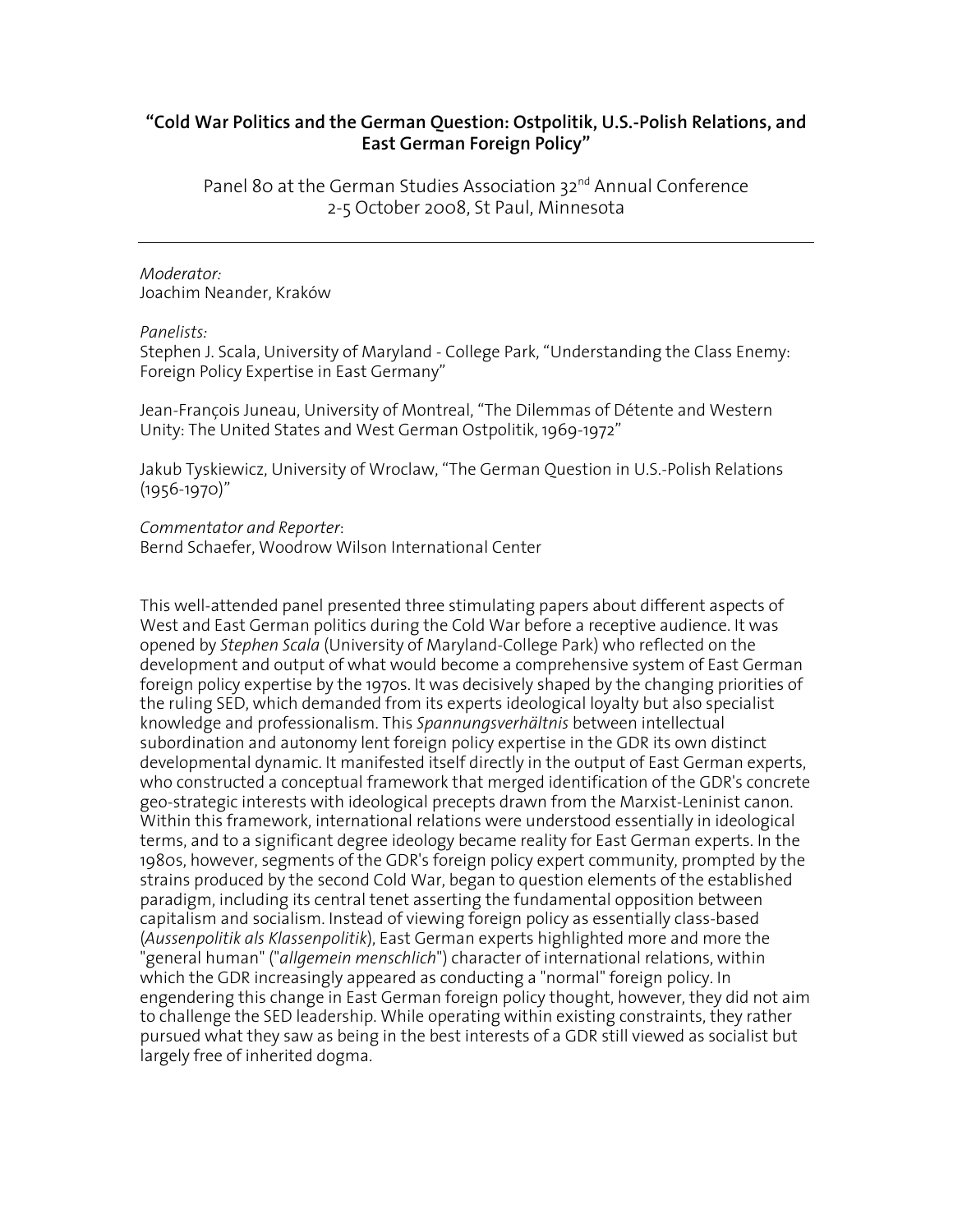In his comments, *Bernd Schaefer* (Woodrow Wilson Center) credited Scala's fascinating intellectual history of GDR foreign policy expertise and only wished there would have been more examples based on GDR relations with individual countries or groups of states. He made the strong recommendation to expand the extensive oral history efforts already undertaken by the speaker. Schaefer focused his remarks on two major research questions, namely regarding the GDR's relationship with Soviet Union and the issue of a class-based analysis of foreign policy. Was Moscow's patronage and more or less subtle dominance an internal source of tension within the GDR foreign policy apparatus, i.e. placing "Muscovites" ("*Moskowiter*") versus GDR nationalists? Did internal East German reservations towards USSR policy aspects before Gorbachev's ascent to power result in a payback by Soviet reformists when the GDR was not following Moscow's post-1986 perestroika policy lead, i.e. did pre-Gorbachev assertiveness contribute to the fact that the USSR ultimately left the GDR to its own fate? With regards to late modifications to a classbased (*klassenmaessiges Herangehen*) foreign policy, was it a change emanating from the foreign policy apparatus or rather a reflection of the toned down class rhetoric in GDR domestic context? Is "general human" the opposite perspective to "class-based", or would "pragmatic", "nationalist", or even "non-principled", be more appropriate? Finally Schaefer pleaded to have a closer look to the period of GDR activism and international leadership during the 1970s when supporting Third World revolution to shift the "international correlation of forces". These features were closely tied to the personalities of Werner Lamberz and Paul Markowski and led to discussions among foreign policy experts when ideological exuberance was pitted against skeptical professionalism.

*Jean-François Juneau* from the University of Montreal described how in 1969 the socialliberal coalition headed by Chancellor Willy Brandt immediately sought to normalize the FRG's relations with the Soviet bloc and how this new Ostpolitik posed a significant challenge to United States foreign policy. Although they welcomed Bonn's willingness to recognize the European status quo, Nixon and Kissinger believed that Brandt's policy of rapprochement with the Soviet Union and its satellites could endanger the unity of the Atlantic Alliance and put their own policy of détente in the context of the Vietnam War at risk. However, by the end of 1970, they came to the conclusion that they could exploit Bonn's new Eastern policy to their advantage. Ostpolitik had created a strong Soviet interest in the conclusion of a Four Power Agreement on Berlin, which Kissinger used as leverage in US-Soviet negotiations on the Vietnam War and arms control.

Thus, in 1971-1972, the Nixon Administration became greatly interested in the success of Brandt's initiatives toward the Soviet bloc.

The commentator emphasized the excellent perceptive analysis of American perspectives and actual realpolitik as delivered by the presenter. Aware of the pitfalls of personalization and simplification, the discussant nonetheless emphasized the unique pattern of Richard Nixon and Henry Kissinger, their difficult personalities, strange political symbiosis and absolute centrality to U.S. decision-making in the period. Their views on Bonn's Ostpolitik contrasted with different dispositions in the State Department, American media, intellectual elites and many in the U.S. Congress. Ultimately they rather acted like two dogs that barked a lot when nobody was around but felt ultimately inhibited to bite when targets were in reach. Washington's intention to maintain good relations with any sitting Bonn government was paramount and led to the avoidance of alienating a vital ally in the overall geo-strategic Cold War context.